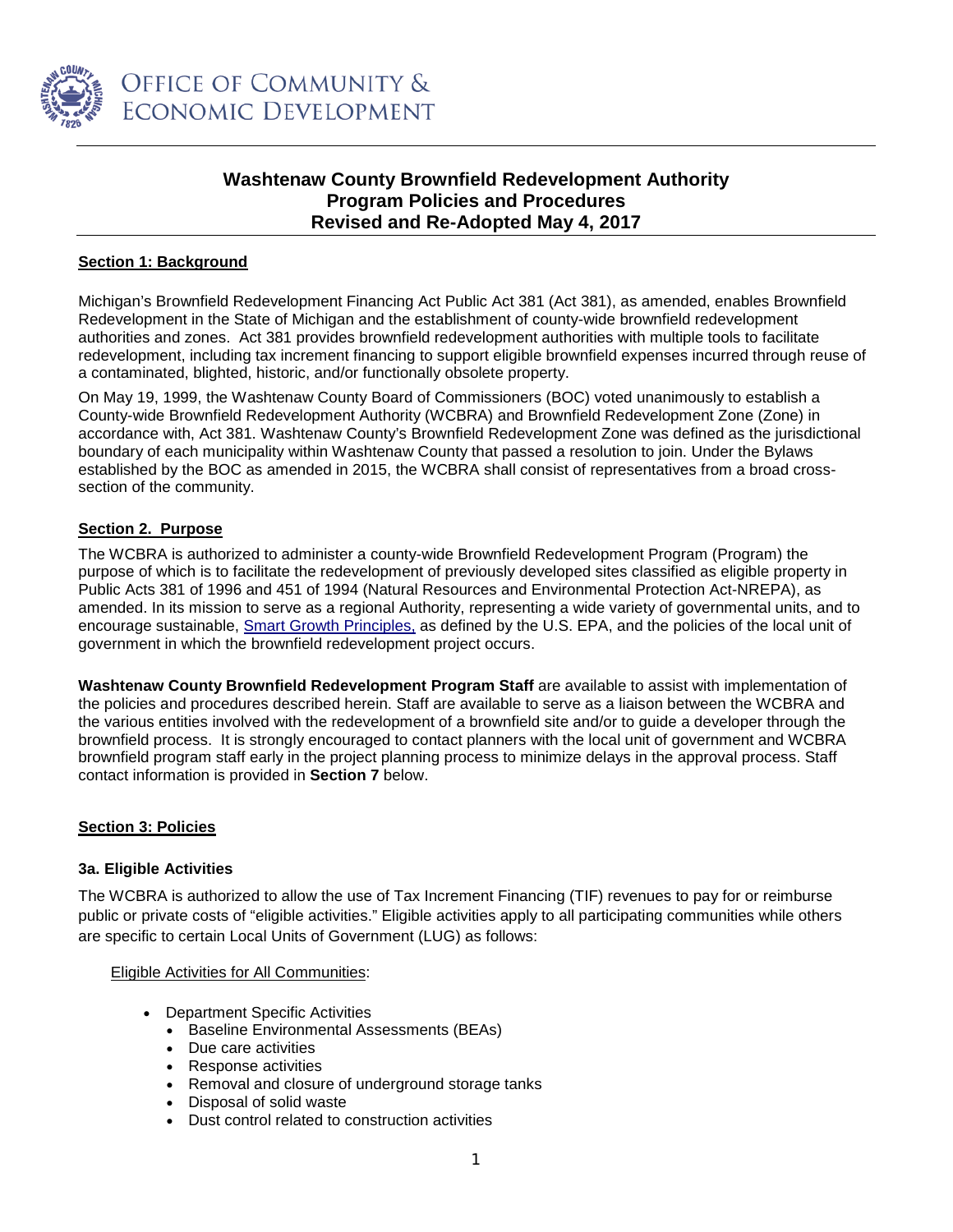- Industrial Cleaning
- Sheeting and shoring necessary for removal of materials exceeding part 201 criteria
- Lead, mold, or asbestos abatement when lead, mold, or asbestos pose an imminent and significant threat to human health.
- Reasonable costs of preparing a brownfield plan and Act 381 work plan(s)
- Demolition
- Lead and Asbestos Assessment and Abatement that does not pose an imminent and significant threat to human health
- Brownfield Authority administrative fees
- Interest on unreimbursed eligible activities
- Capture for the local brownfield revolving fund

Eligible Activities for the City of Ann Arbor and the City of Ypsilanti (Qualified Local Units of Government (LUG), aka "core communities"):

- Activities eligible in "All Communities"
- Public infrastructure improvements
- Private and public underground and/or multi-level parking structures
- Site preparation activities
- Private and public urban stormwater management systems

### **3.b. To qualify for brownfield incentives:**

- 1. The proposed project site meets the definition of an eligible property as defined in Public Act 381 of 1996, as amended, MCL 125.2652 Definitions.
- 2. The project is located in the Brownfield Redevelopment Zone, which is defined as the jurisdictional boundary of each municipality within Washtenaw County that passed a resolution requesting to join the WCBRA.
- 3. The LUG supports inclusion of the eligible property in the Brownfield Plan, which may or may not include the use of TIF, to support the proposed brownfield project.
- 4. The proposed redevelopment for the eligible property is consistent with the master plans, zoning ordinances and community/economic development goals of the local municipality and County where the proposed project is located, as determined by the LUG and County.
- 5. The existing character of the eligible property is such that redevelopment activities would be limited or not feasible without brownfield redevelopment assistance provided by PA 381 and/or other brownfield redevelopment programs. In addition, the project developer commits to explore all other available private and public funding sources, as determined in consultation with the WCBRA.
- 6. An analysis demonstrates that the required eligible activities can be satisfactorily completed within the available resources under this program, or if not, that supplemental funding sources, such as private equity or financing, tax credits, grants or loans, will be utilized to complement the financial resources available under PA 381 for proposed projects.
- 7. The developer has provided evidence of a firm commitment to the project and a demonstration of sufficient experience, financial resources, and development capabilities to successfully implement the proposed redevelopment project.
- 8. The proposed project site will have adequate access to the necessary public infrastructure and utilities needed to serve the proposed redevelopment project, as determined in consultation with the affected community.
- 9. The WCBRA reserves the right to consider other factors applicable to a specific project or participating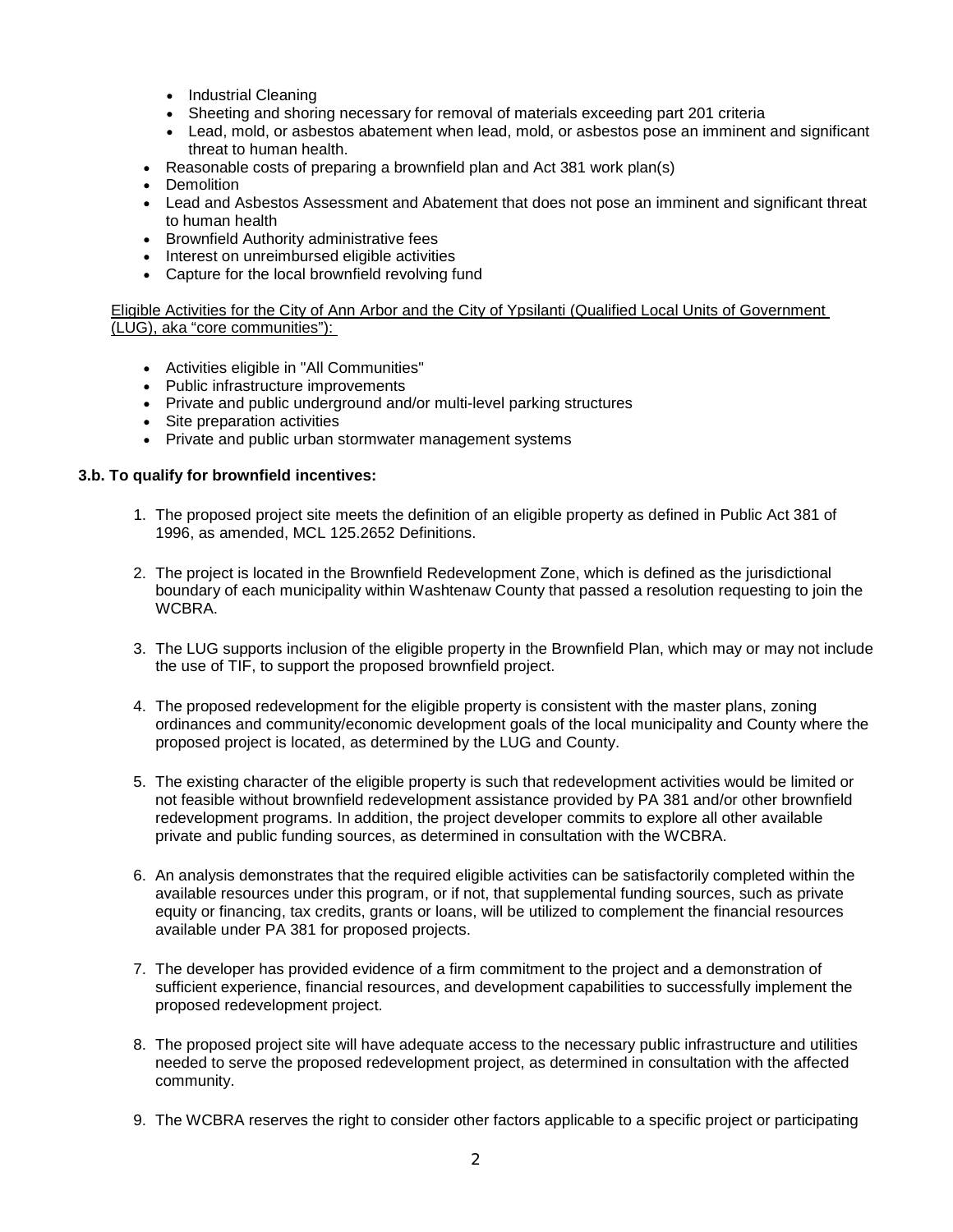municipality.

## **3.c. To qualify for payment of interest on carrying costs of unreimbursed eligible activities:**

The reimbursement of interest on unreimbursed environmental and non-environmental activities will be determined on a case-by-case basis, but only where a clear financial gap is demonstrated, and where actual interest expenses and carrying costs will be incurred by the applicant. The following criteria must be met:

- 1. All costs for which interest is being requested must be eligible environmental or non-environmental activities.
- 2. The total amount of interest, and the interest rate, shall be determined in accordance with MEDC guidelines, and shall be approved by the LUG.

Provided reimbursement of interest is generally approved, pursuant to the above, the reimbursement of interest on costs of eligible activities *using local-only taxes* may be allowed only if either of the following criteria are met:

- 1. The specific activity or activities are not supported for interest reimbursement by MEDC and MDEQ, yet supported by the LUG as a cost resulting from an activity that, by its nature, will have specific or general environmental benefits.
- 2. A significant financial gap has been identified by the applicant, and supported by the LUG, such that the requested interest would close the gap.

## **3.d. To qualify for local-only reimbursement:**

The WCBRA encourages costs of all eligible activities be reimbursed with both incremental local and state school operating taxes to the extent practicable; however, there are circumstances when reimbursement only with local tax increments will be approved, on a case-by-case basis, under the following circumstances:

- 1. The activities are eligible under Act 381, and the state declined to participate in the cost, and the LUG supports the activity, which, by its nature, will have specific or general environmental benefits; or
- 2. When the activity or activities were approved in a Brownfield Plan, and subsequently denied for state school operating tax participation, local-only tax increment may considered, provided the approved Brownfield Plan does not prohibit or cap the use of local-only tax increment finances to reimburse the particular activity proposed for local-only reimbursement.
- 3. For any eligible activity completed prior to plan approval, but now included in a Brownfield Plan or Combined Brownfield Plan and Act 381 Work Plan submitted for approval, the LUG must support the inclusion of the costs for local only reimbursement, and the following conditions must be met:
	- a. The approved Plan states that certain or all eligible activities initiated or completed prior to plan approval, and subsequently denied for state school operating taxes participation, will be funded with local-only taxes.
	- b. The entity that incurred the costs is the same as applying for Brownfield Plan approval; and
	- c. Eligible activities were conducted and expenses incurred prior to Brownfield Plan approval due to unanticipated circumstances or compressed project timeline.

# **3.e. Unanticipated Eligible Environmental Response Activities**

- 1. Pursuant to Act 381, Local only and state school operating tax increment revenues may be used to reimburse unanticipated eligible environmental response activities conducted after Brownfield Plan and/or Work Plan approvals. The following conditions must be met for this to be considered:
	- a. The owner must have contacted the MDEQ and Brownfield Authority prior to taking action, and subsequently included the eligible environmental costs in an amended Work Plan, and Brownfield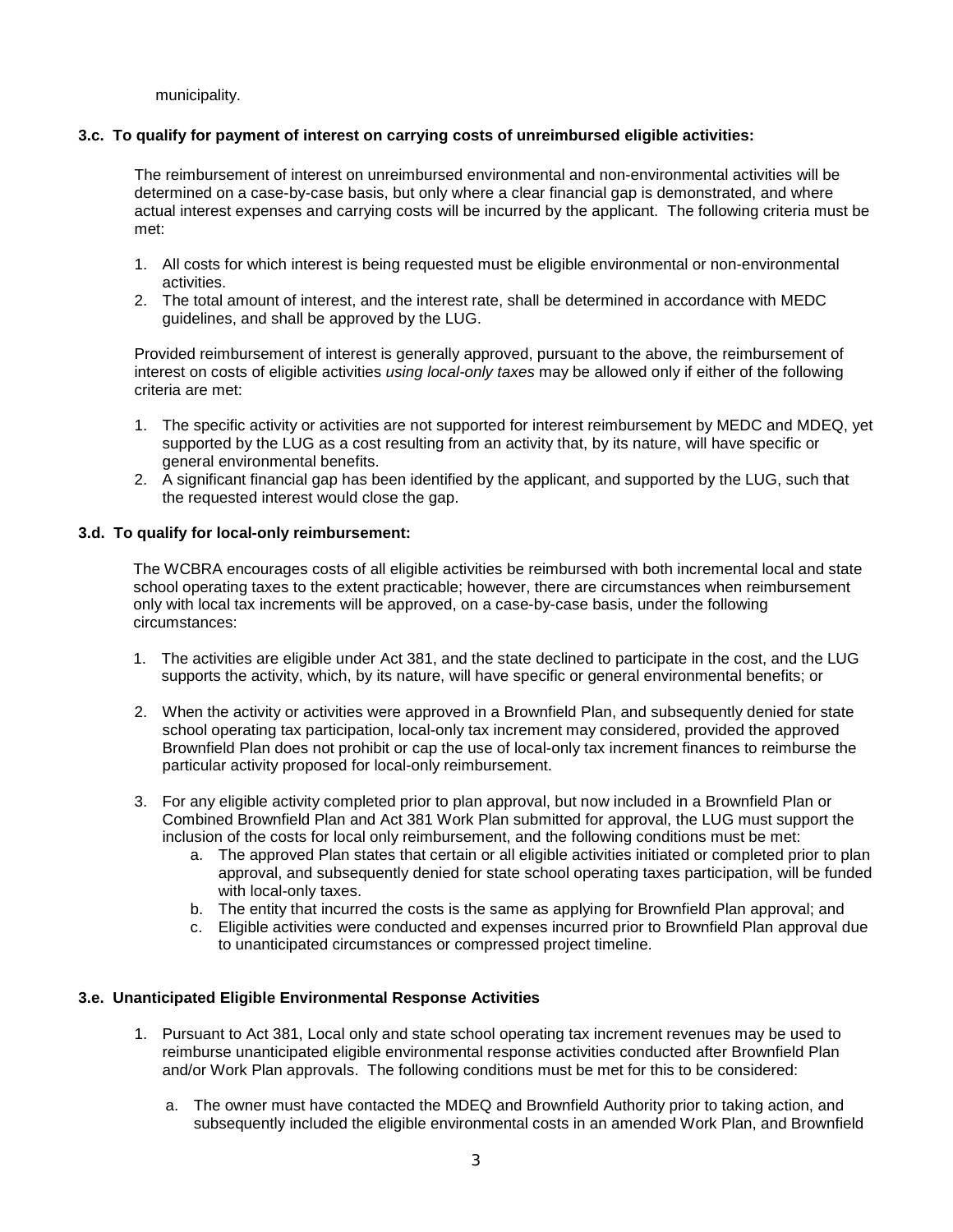Plan if necessary, and secure all requisite approvals.

### **3.f. Administrative Costs Capture**

- 1. Annual capture of administrative fees from brownfield projects from local taxes is permitted under PA 381 of 1996, as amended. Each Brownfield Plan may include capture of administrative fees. Administrative fees may be used to cover 1) actual expenses related to operating the Brownfield Redevelopment program, 2) Department Specific Activities conducted by or on behalf of the authority related directly to work conducted on prospective eligible properties prior to approval of the brownfield plan, pursuant to the Brownfield Authority's Environmental Assessment Grant Program, and 3) reasonable costs of developing and preparing brownfield plans, combined plans, or work plans for which tax increment revenues may be used, including legal and consulting fees that are not in the ordinary course of acquiring and developing real estate.
- 2. For reimbursement of reasonable and actual administrative expenses, the WCBRA will transfer to its Administrative Fund up to ten percent (10%) of annual TIF capture per project, during the entire capture period for the project. Actual administrative expenses will be reimbursed with only local incremental taxes.
- 3. In accordance with WCBRA policy, capture of administrative fees may exceed actual brownfield program expenses in any one year, provided any reserves are maintained in the Administrative Fund and utilized to reimburse for future years' expenses, fund the WCBRA Environmental Assessment Grant Program, or used as otherwise allowed by Act 381. At no time will surplus funds exceed one year's allowable maximum capture under Act 381 based on the previous year's allowable capture. Any fund reserves that exceed one year's allowable capture will be returned to the appropriate taxing jurisdictions.

## **3.g. Local Brownfield Revolving Fund Capture**

- 1. It is the intent of the WCBRA to capitalize its Local Brownfield Revolving Fund (LBRF). The WCBRA intends to include provisions to capture revenues for deposit into the LBRF in the approved Brownfield Plan for each property/project located in the Brownfield Redevelopment Zone (as defined in **Section 1: Background**). The WCBRA intends to capture LBRF funds, as allowable by Act 381, with a priority for capture *during* the reimbursement period for eligible activities; however, each plan will be considered on a case-by-case basis to determine the most appropriate method for capturing LBRF funds.
- 2. LBRF incremental tax capture and use will be used in accordance with the current LBRF policy, adopted by the WCBRA, and subject to the restrictions of PA 381, as amended. The amount and term of tax revenue capture for the LBRF will be determined on a project-by-project basis.

### **Section 4: Procedures:**

The WCBRA recognizes the importance of development project schedules and will expedite brownfield plan review and approval process to the extent possible.

- 1. The following are typical steps to access brownfield redevelopment incentives in Washtenaw County. The steps may change if a combined Brownfield Plan/Work Plan is proposed.
	- **A. Project Concept Application – Approved by Local Unit of Government**
	- **B. Brownfield Plan Application Fee – Paid by applicant (see below)**
	- **C. Brownfield Plan Project Sub-Committee – Formed by County Brownfield Authority**
	- **D. Brownfield Plan Developed – Development Team, Staff, and Sub-Committee**
	- **E. Brownfield Plan – Approved by Local Unit of Government**
	- **F. Brownfield Plan – Approved by County Brownfield Redevelopment Authority**
	- **G. Brownfield Plan – Public Hearing Scheduled by County Board of Commissioners**
	- **H. Brownfield Plan – Approved by County Board of Commissioners after Public Hearing**
	- **I. Act 381 Work Plan(s) – Approved by County Brownfield Redevelopment Authority.**